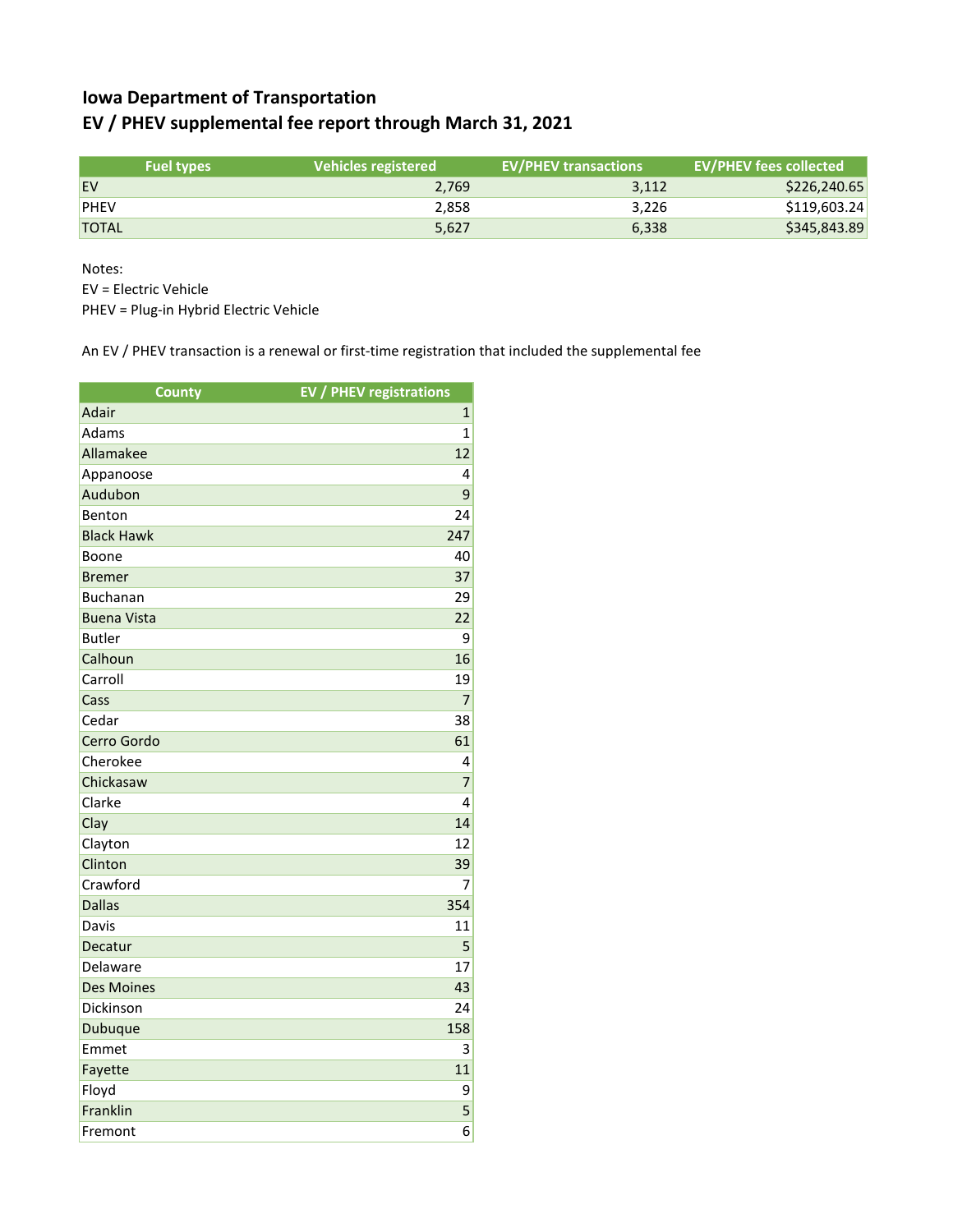| Greene                  | 11                      |
|-------------------------|-------------------------|
| Grundy                  | 11                      |
| Guthrie                 | 13                      |
| Hamilton                | 21                      |
| Hancock                 | 9                       |
| Hardin                  | 10                      |
| Harrison                | 17                      |
| Henry                   | 21                      |
| Howard                  | 5                       |
| Humboldt                | 7                       |
| Ida                     | $\overline{2}$          |
| lowa                    | 17                      |
| Jackson                 | 14                      |
| Jasper                  | 58                      |
| Jefferson               | 68                      |
| Johnson                 | 627                     |
| Jones                   | 12                      |
| Keokuk                  | 9                       |
| Kossuth                 | 9                       |
| Lee                     | 38                      |
| Linn                    | 544                     |
| Louisa                  | 8                       |
| Lucas                   | $\overline{4}$          |
| Lyon                    | 4                       |
| Madison                 | 31                      |
| Mahaska                 | 13                      |
| Marion                  | 45                      |
| Marshall                | 42                      |
| <b>Mills</b>            | 16                      |
| Mitchell                | 9                       |
| Monona                  | 8                       |
| Monroe                  | $\overline{\mathbf{c}}$ |
|                         | 8                       |
| Montgomery<br>Muscatine | 53                      |
| Obrien                  |                         |
| Osceola                 | 7                       |
| Page                    | 3<br>12                 |
| Palo Alto               | 3                       |
| Plymouth                | 18                      |
| Pocahontas              |                         |
| Polk                    | 8                       |
|                         | 1,312                   |
| Pottawattamie           | 109                     |
| Poweshiek               | 20                      |
| Ringgold                | 4                       |
| Sac                     | 16                      |
| Scott                   | 355                     |
| Shelby                  | 15                      |
| Sioux                   | 18                      |
| Story                   | 277                     |
| Tama                    | 6                       |
| Taylor                  | 5                       |